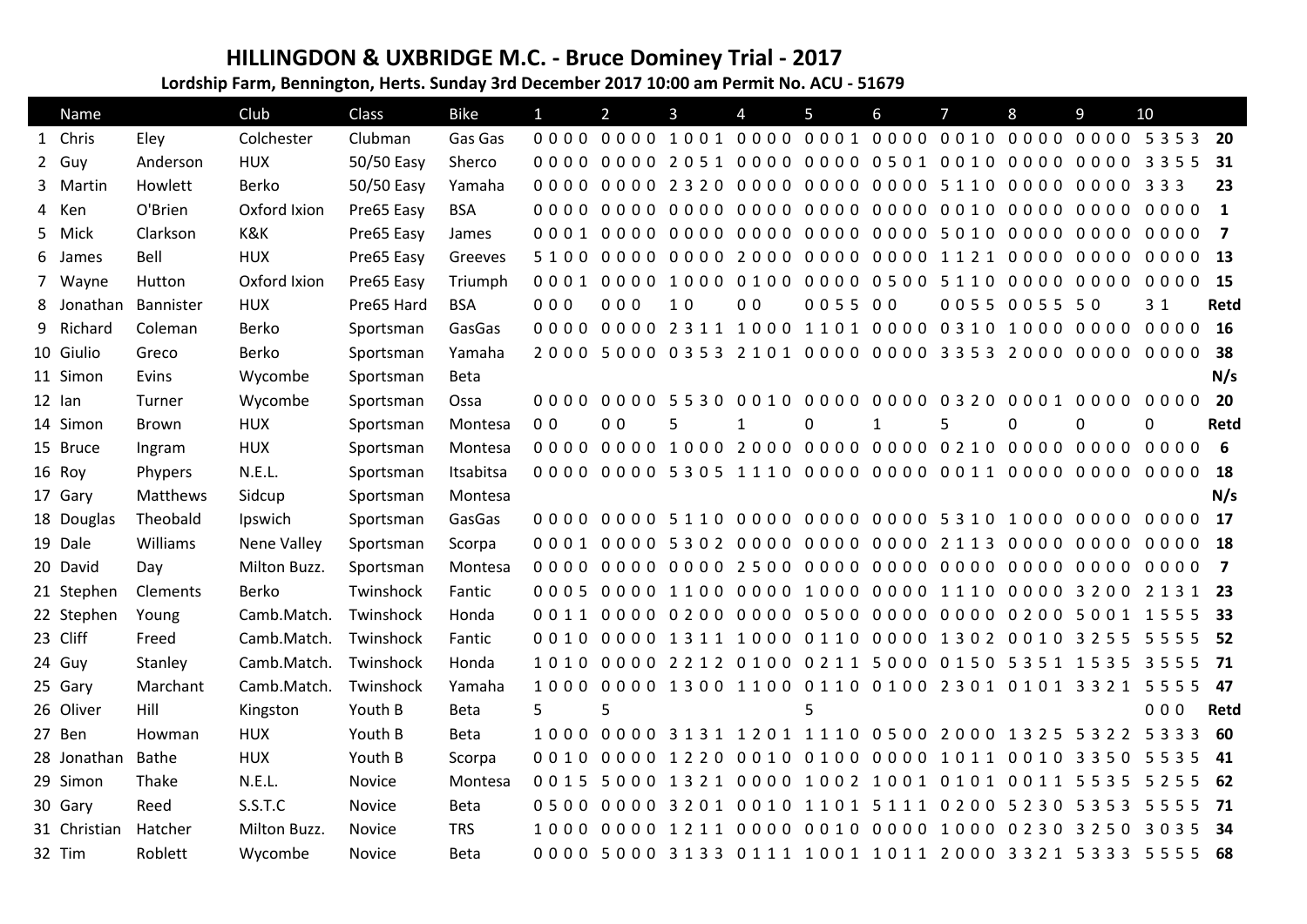## **HILLINGDON & UXBRIDGE M.C. - Bruce Dominey Trial - 2017**

**Lordship Farm, Bennington, Herts. Sunday 3rd December 2017 10:00 am Permit No. ACU - 51679**

| Name        |                   | Club              | Class   | <b>Bike</b>   | $\mathbf{1}$   | $\overline{2}$ | 3                                                                               | 4            | 5                                  | 6              | 7              | 8              | 9        | 10           |      |
|-------------|-------------------|-------------------|---------|---------------|----------------|----------------|---------------------------------------------------------------------------------|--------------|------------------------------------|----------------|----------------|----------------|----------|--------------|------|
| 33 Terry    | <b>Brown</b>      | Camb.Match.       | Novice  | <b>Beta</b>   |                |                | 1000 5000 2313 1110 3011 3301 2221 3500 5533 3353 75                            |              |                                    |                |                |                |          |              |      |
| 34 Marc     | Taylor            | Ashford           | Novice  | <b>Beta</b>   |                |                | 0000 0000 2105 0000 1100 0021 1002 0000 5553 1355                               |              |                                    |                |                |                |          |              | 48   |
| 35 Andy     | Aldhouse          | Camb.Match.       | Novice  | Beta          |                |                | 1100 0100 0111 1100 2010 0000 2200 5010 5503                                    |              |                                    |                |                |                |          | 3553         | 50   |
| 36 Tim      | Davis             | Wycombe           | Novice  | <b>Beta</b>   | 0              | 0              | 1                                                                               | 1            | 0 <sub>1</sub>                     | 0 <sub>0</sub> | 2 <sub>1</sub> | 0 <sub>0</sub> | 5        | 55           | Retd |
| 37 Tim      | Killingback       | Suffolk           | Novice  | Montesa       | 0 <sub>0</sub> | 0 <sub>0</sub> | 3                                                                               | $\mathbf{1}$ | 5                                  | 0              | $\overline{2}$ | 0              | $\Omega$ | $\mathbf{0}$ | Retd |
| 38 Nigel    | <b>Brimecombe</b> | S.S.T.C.          | Novice  | <b>Beta</b>   |                |                | 0000 0000 0100 0000 0011 1110 0010 1510 5533                                    |              |                                    |                |                |                |          | 5 3 3 5      | 46   |
| 39 Jim      | Morris            | Wycombe           | Novice  | Beta          |                |                | 0010 0000 0302 5011 0101 2110 5230 0555 5535 5555                               |              |                                    |                |                |                |          |              | 82   |
| 40 Ivan     | Thatcher          | ACU               | Novice  | Vertigo       |                |                |                                                                                 |              |                                    |                |                |                |          |              | 34   |
| 41 Garry    | Jones             | <b>HUX</b>        | Clubman | Montesa       |                |                |                                                                                 |              |                                    |                |                |                |          |              | N/s  |
| 42 Adrian   | Steele            | Oxford Ixion      | Clubman | <b>Beta</b>   | 0000           | 0000           | 0000                                                                            |              | 0000 0000 0000 0000 0000 0000 1535 |                |                |                |          |              | 14   |
| 43 Peter    | Haines            | F/ham Royal       | Clubman | Beta          | 5              | 0              | 2                                                                               | 0            | $\mathbf{1}$                       | 5              |                | 0              |          |              | Retd |
| 44 Graham   | Hull              | Berko             | Clubman | Gas gas       |                |                | 0000 0000 1120 0000 0000 0000 0000 0030 5300 3555                               |              |                                    |                |                |                |          |              | 33   |
| 45 Mark     | George            | F/ham Royal       | Clubman | Scorpa        |                |                |                                                                                 |              |                                    |                |                |                |          |              | 32   |
| 46 Geoffrey | Rank              | Camb.Match.       | Clubman | Beta          |                |                | 1010 0010 2333 0010 0005 1111 3003 0055 5331 5555                               |              |                                    |                |                |                |          |              | 72   |
| 47 Shane    | Plant             | <b>HUX</b>        | Clubman | Scorpa        |                |                | 5010 0000 2252 1011 5212 1000 5535 0000 0000 5000 54                            |              |                                    |                |                |                |          |              |      |
| 48 Steve    | Peak              | Milton Buzz.      | Clubman | <b>GASGAS</b> |                |                |                                                                                 |              |                                    |                |                |                |          |              | - 21 |
| 49 Glenn    | Howard            | Berko             | Clubman | Gas Gas       |                |                | 0000 0000 1100 0000 0000 0000 1100 0300 3300 5201 21                            |              |                                    |                |                |                |          |              |      |
| 50 Chris    | Hackett           | Milton Buzz.      | Clubman | <b>Beta</b>   |                |                | 0001 0000 0000 0000 0000 0000 1100 0000 1550 3333                               |              |                                    |                |                |                |          |              | -26  |
| 51 Kevin    | Peters            | Barnet            | Clubman | Montesa       |                |                |                                                                                 |              |                                    |                |                |                |          | 3555         | - 44 |
| 52 Steven   | McHugh            | Wycombe           | Clubman | Beta          |                |                | 3 1 0 0 1 0 0 1 2 0 1 2 5 1 1 0 0 1 1 1 0 0 0 0 3 1 2 0 2 0 5 5 5 5 5 5 5       |              |                                    |                |                |                |          | 3535         | - 75 |
| 53 Peter    | Rank              | Camb.Match.       | Clubman | Montesa       |                |                | 5000 5000 2132 5000 1111 2101 5555 3122 5333 5555                               |              |                                    |                |                |                |          |              | - 93 |
| 54 Chris    | Aylott            | Oxford Ixion      | Clubman | Montesa       |                |                | 0000 0000 1011 0000 0000 0000 0010 0000 5502                                    |              |                                    |                |                |                |          | 5 3 3 3      | 30   |
| 55 Nick     | Boxall            | Camb.Match.       | Clubman | Beta          |                |                |                                                                                 |              |                                    |                |                |                |          | 5555         | - 41 |
| 56 Chris    | Howman            | <b>HUX</b>        | Expert  | Montesa       |                |                | 2000 0000 5001 5310 5220 5211 0050 0000 3200 2112 51                            |              |                                    |                |                |                |          |              |      |
| 57 Scott    | Howlett           | Berko             | Expert  | <b>Beta</b>   |                |                | 0001 1100 0000 1110 1510 5531 0000 0200 3515                                    |              |                                    |                |                |                |          | 1 3 1 3      | 51   |
| 58 Peter    | Tombling          | Milton Buzz.      | Expert  | Montesa       |                |                | 3 1 0 3 1 5 2 0 2 1 0 0 2 3 1 2 2 5 5 3 5 3 3 1 2 2 0 0 0 1 0 3 1 0 1 2 3 1 5 3 |              |                                    |                |                |                |          |              | 77   |
| 59 Daniel   | Greeves           | Berko             | Expert  | <b>TRS</b>    |                |                | 0000 1000 0000 0000 0000 0010 0000 0000 0000 0011 4                             |              |                                    |                |                |                |          |              |      |
| 60 Matthew  | Le Fevre          | Berko             | Expert  | GasGas        |                |                |                                                                                 |              |                                    |                |                |                |          |              |      |
| 61 Andrew   | Earnshaw          | <b>HUX</b>        | Expert  | <b>TRS</b>    |                |                |                                                                                 |              |                                    |                |                |                |          |              | N/s  |
| 62 Mark     | Reason            | <b>West Essex</b> | Expert  | <b>Beta</b>   |                |                |                                                                                 |              |                                    |                |                |                |          |              |      |
| 63 Graham   | Haslam            | <b>HUX</b>        | Expert  | Beta          |                |                |                                                                                 |              |                                    |                |                |                |          |              |      |